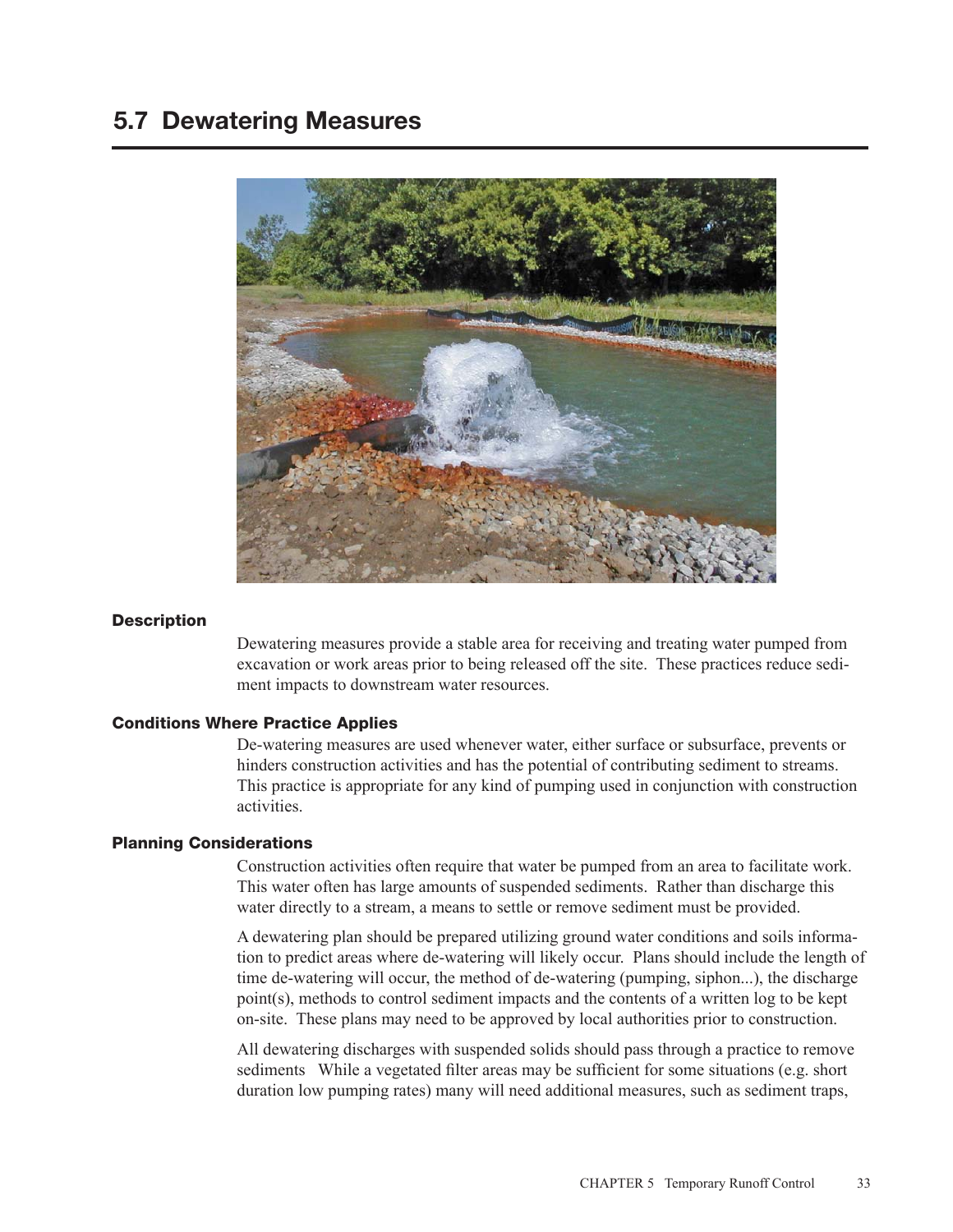filter bag or flocculation. All structures must have adequate outlet protection to prevent gully erosion. Please note that the Ohio Environmental Protection Agency will find turbid discharges to the stream resulting from any dewatering activity a violation of Ohio Revised Code 6111.04 independent of the methods employed. Therefore even if one method is selected, additional measures may be required to fully treat turbid water.

The particle size distribution, that is the relative proportion of sands, silts and clays, of a soil that is suspended will determine the difficulty of removing sediments. Soils with coarser particle size distributions (large proportion of sand) will be easier to settle out with filter strips and settling ponds. Finer particle size distributions (predominantly silt and clays) will be increasingly difficult and may need a series of measures.

*Ground Water Lowering:* Often dewatering wells are established to lower the ground water table for utility installation or construction. Generally, this water is free from suspended solids and may be discharged to waters of the state provided the water is not contaminated.

Measures should be taken to ensure the discharge from the de-watering wells does not flow over disturbed areas and suspend sediments, resulting in contaminated discharge. Waterways established to transport dewatering flow should be protected from erosion from the point of discharge all the way to waters of the state. Extending hoses to waters of the state will ensure the discharge remains free from suspended solids. This practice is recommended for discharges of short duration.

Water pumped from wells is about  $55^{\circ}$  F, which may cause thermal impacts in some situations. High pumping rates near small streams in summer will have major changes in stream metabolism, i.e., throw off spawning. Where this potential occurs, groundwater should not be discharged directly to the stream but roughed through settling ponds or other shallow holding ponds.

The Ohio Department of Natural Resources, Division of Water requires a Water Withdraw Registration for the de-watering activities in the event the facility has the capacity of pumping in excess of 100, 000 gallons per day. This registration must be submitted to ODNR within 90 days following the completion of the project. A water withdraw registration can be obtained by contacting ODNR, Division of Water at 614-265-6735. Assistance regarding proper well installation and abandonment is also available.

## Design Criteria

*Vegetated Filter Areas:* Densely vegetated areas may offer sufficient conditions to treat short duration discharges provided that: flow is not channelized directly to a water resource and the area encourages infiltration, slow overland flow and settling. A minimum of 100 feet is required to utilize a vegetated area. Dense grass or areas with natural depressions will provide the best conditions. Critical areas like wetlands (e.g. vernal pools) or areas with sensitive vegetation that will be damaged (smothering) by sedimentation should not be used.

*Sediment trap or basin:* In most cases, contaminated discharge should be directed to a sediment trap where the suspended solids can settle/filter out prior to the discharge to waters of the state. Sediment traps should have sufficient storage to receive all the discharged water from pumping and detain this water a minimum of 24 hours. The sediment storage volume is directly related to the pumping capacity and the amount of turbidity. The sediment pond should be designed to optimize the amount of travel time through the impoundment.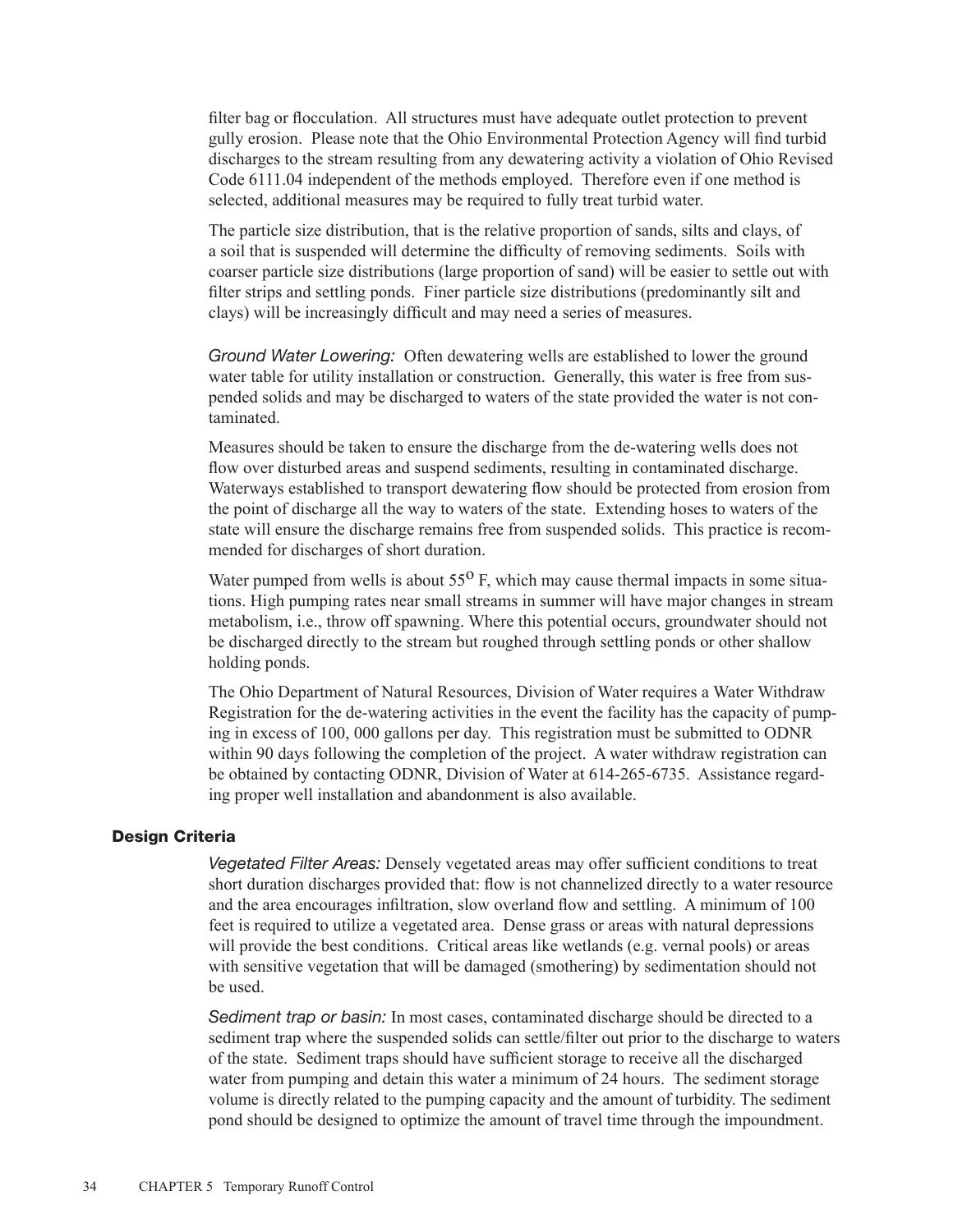The sediment pond should not be more than 4 feet deep with the distance between the intake and outlet maximized to the extent practical.

*Pump intakes* should withdraw water from the surface of the trench or work area in order not to re-suspend or continually mix water. Continually drawing water from the floor of the area will draw the muddiest water and increase the amount of sediment that must be removed.

*Geotextile Filter Bags* are a increasingly common way to remove sediment from dewatering discharge. Commonly discharge is pumped into a filter bag chosen for the predominant sediment size. Filter bags are manufactured products made typically from woven monofilament polypropylene textile (coarse materials, e.g. sands) or non-woven geotextile (silts/ clays). They are single use products that must be replaced when they become clogged or half full of sediment.

While they may be useful, they are generally high flow products, which have limited ability to treat fine-grained sediments. Gravity drained filter bags should apply the following:

- They should place outside of a vegetated filter area and not in close proximity to the stream or water resource.
- They must sit on a relatively flat grade so that water leaving the bag does cause additional erosion. Placing the bag on a flat bed of aggregate will maximize the flow and useful surface area of the bag.
- They should be used in conjunction with a large vegetative buffer or a secondary pond or barrier

*Enhanced Treatment Through Multiple Practices.* The need for further reduction in turbidity will likely require more than one treatment measure. The following are devices or measures that when used in sequence with others will reduce turbidity.

Filter bags (gravity flow) are highly variable depending on the pore size and flow rate. Typically filter bags are limited to removing large particles (small sands and large silts).

Sediment traps, weir tanks, filter boxes are effective for the removal of large particles such as sand. Their effective increases as detention times increase.

Sand Media Filters effective for removal of smaller particles such as sand and large silts. These often have the ability to backflush and thus maintain effectiveness and flow rate.

Some commercially available additives are available for further decreasing turbidity. Chitosan and chitin based additives have been shown to significantly increase the effectiveness of filtration and settling. Chitosan (Poly-D-glucosamine) is a low-toxicity product extracted from Chitin (Poly-N-acetyl-D-glucosamine), a by-product of the shellfish industry. Other products such as anionic polyacrylamide (anionic PAM) are commercially available to increase settling. Often these are utilized through wet or dry dosing mechanisms or as water runs over a gel block upstream of a settling or filtration practice. Each product should be utilized within the manufacturers specifications and tailored to the soil and site conditions.

Particulate filter units utilizing cartridges or enclosed filter bags can remove smaller particles depending on the filter size. This type of measure is usually necessary to treat clays. Filters may be need to be changed daily or more frequently.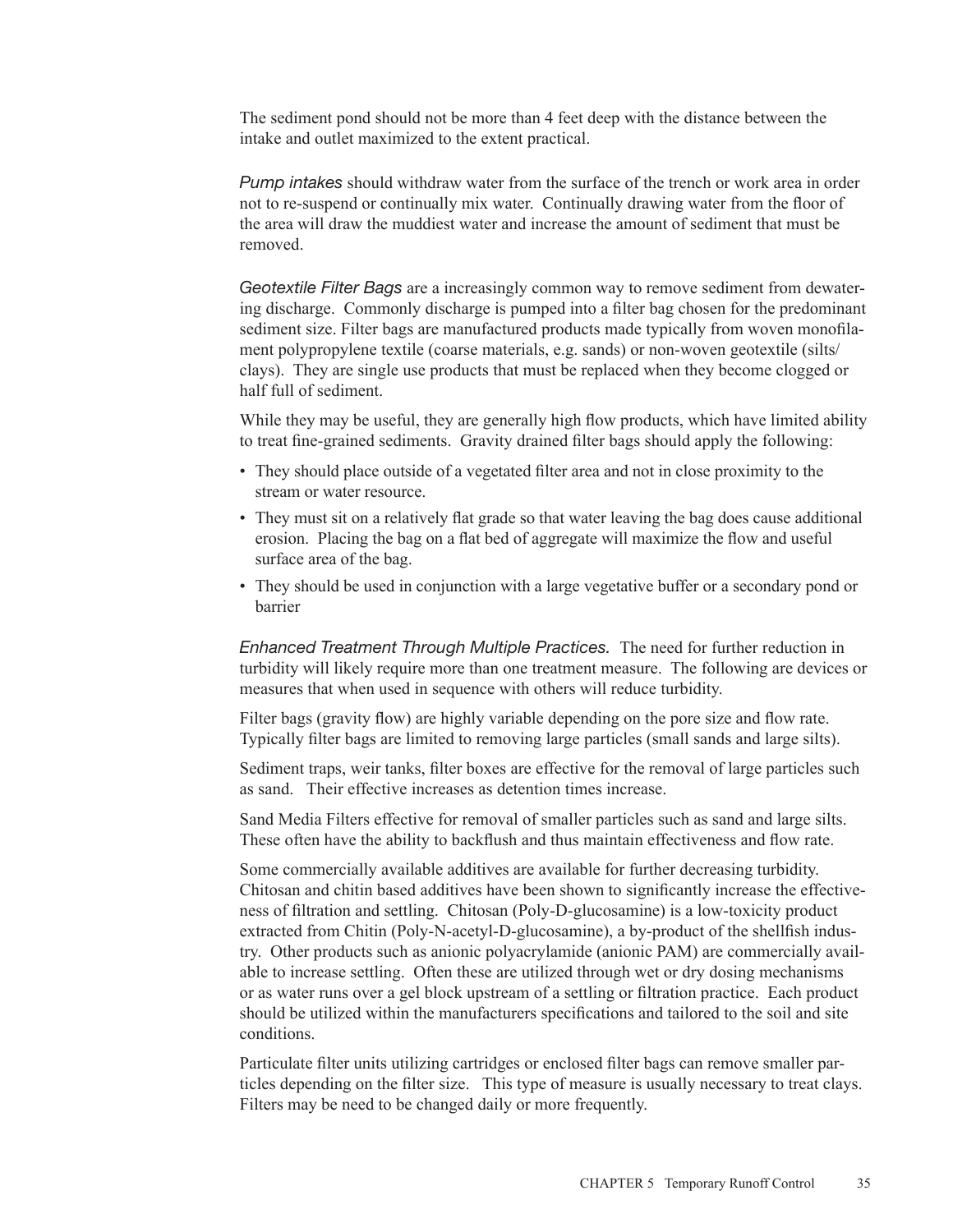An example of an enhanced treatment might include: dewatering a trench with a trash pump to a settling tank or pit then pumping from the settling practice to a sand media filter or to a particulate filter.

## Common Problems/Concerns

Complete settling of solids within the Sediment Basin does not occur prior to discharge. The length to width ratio of the pond must be increased to lengthen travel time through the structure. In addition, flocculent may be necessary to promote settlement.

Water discharged from subsurface/ground water pumping maybe significantly lower in temperature than that of the receiving stream. The water will need pre-conditioned in order to minimize the biological affects on the stream.

## **References**

Virginia Department of Conservation and Recreation, 2002. *Erosion & Sediment Control Technical Bulletin #2: Application of Anionic Polyacrylimide for soil stabilization and stormwater management*. http://www.dcr.state.va.us/sw/docs/anoinic.pdf